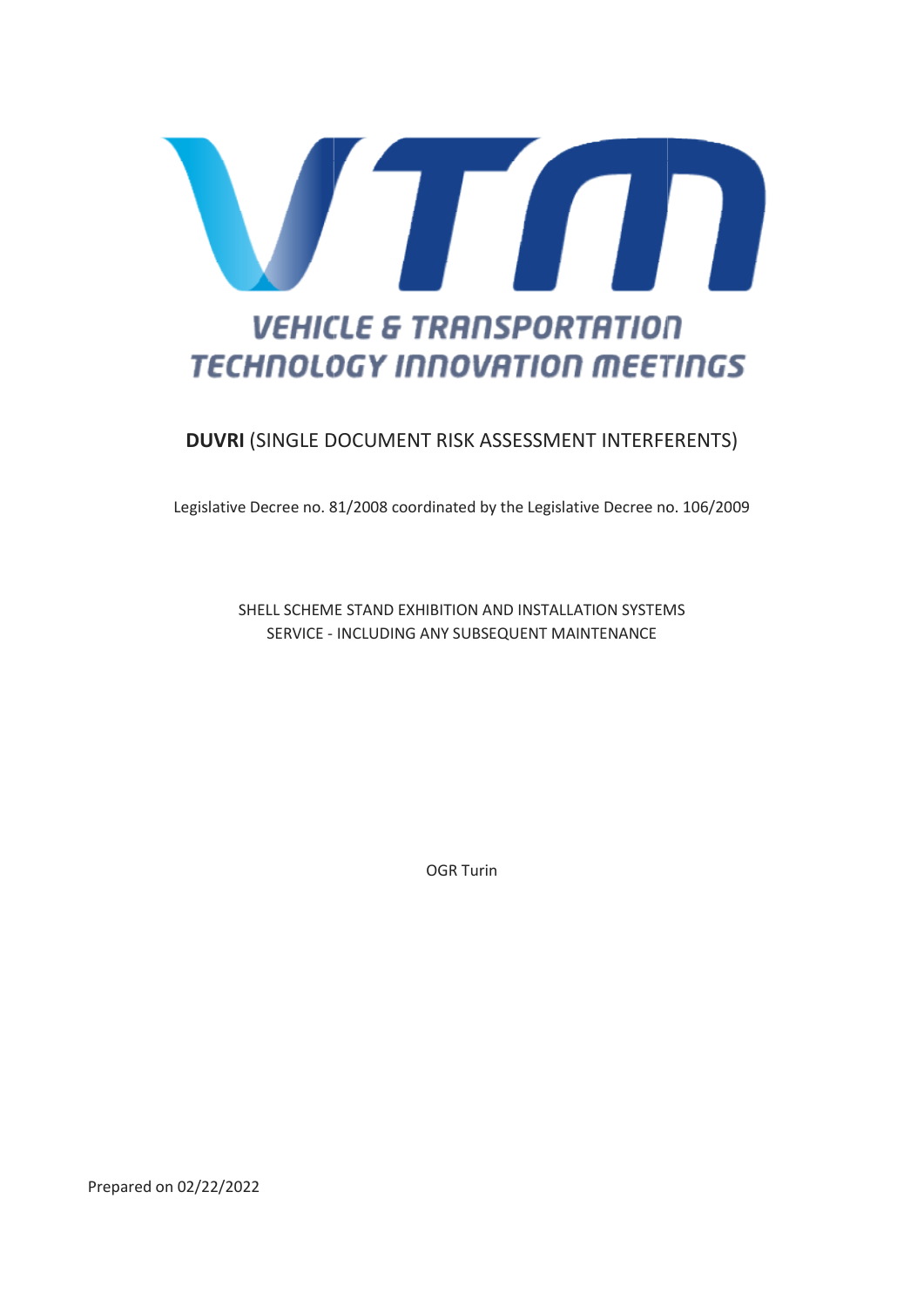## INTRODUCTION

This document , prepared pursuant to paragraph 3 of Article 26 of Legislative Decree no . 81/ 08, as amended by ABE is the Form for the Evaluation of Risks Interfering ( Duvri ) for setting up and dismantling of the stands ( see attached list) shell scheme .

 In particular, this document covers the installation and removal of the shell scheme stands and common areas , any equipment not organized directly by the client and / or the Organization shall be considered free areas whose Exhibitors will be held responsible for your area regarding provisions on health and safety pursuant to Legislative Decree 81/2008. In particular, each exhibitor free areas should consider to prepare a DUVRI pursuant to article 26 of this act or to arrange a PSC under Title IV of the same decree.

With reference to the work activities entrusted by contract, work performance , or administration of the DUVRI contains the main provisions to eliminate or, where that is not possible, to minimize the risk of interference and preventive measures and emergency , through the document must promote cooperation and coordination with employers contractors, performers and the selfemployed .

The DUVRI is attached to contracts , work performance , or administration of the Organizers will stipulate that employers with contractors, performers and the self-employed .

The DUVRI is not an elaborate static, but dynamic in relation to the evolution of the initial conditions , fixed in the design phase , needs updates, modifications and additions in order to describe more precisely a situation of potential danger and to identify and adopt the most effective procedures work and / or preventive measures and emergency .

In this document, have not been included measures to eliminate the risks arising from their individual contractors or self-employed individuals , but only the risks arising from the interference present in performing the service.

## TERMINOLOGY AND DEFINITIONS

MANAGER : is the person who is managing the event location or grants in use, in whole or in part, to an organizer , together with ancillary services (electricity, water, gas, cleaning, etc. . ) , Established by contract , regulates the use of the facilities; detects and reports subjects ( credentialed ) that can offer services directly to any Organizer / Exhibitor / Contractor . ORGANIZER is the person who gives life to the profile of the event, promote the event, ensures the delivery of services (energy and power , water, gas, cleaning , etc.). During the event - including the setting up and dismantling times - purchasing them both with the contract directly from external suppliers ( accredited or not by the Manager ), and through the Manager . SUPPLIER: companies, enterprises , self-employed ( or not accredited by the Manager) having a

contract with the Organizer or by the Manager , which have to operate within the site as part of the work of setting up / dismantling of the exhibition spaces , provision of services , maintenance, etc. ..

CONTRACTING ENTITY : means any company ( , Installer , Supplier, organizer , etc.). ( contractors, fitters, or subcontractors) works, supplies or services within the venue where the " Contracting Party" carries with its employees certain activities and / or work , also be a " Contractor " . CONTRACTOR : companies, enterprises , self-employed in any capacity that will operate during the event mentioned above , these include fitters and suppliers.

SUBCONTRACTOR : executing company and / or self-employed person who intervenes for the execution of work on the basis of a contractual relationship with a subordinate contractor , subcontractor also shall mean the executing company and / or self-employed person who establishes the contractual relationship with who is in turn sub-contractor.

SELF : a natural person whose professional activity contributes to the completion of the work relationship of subordination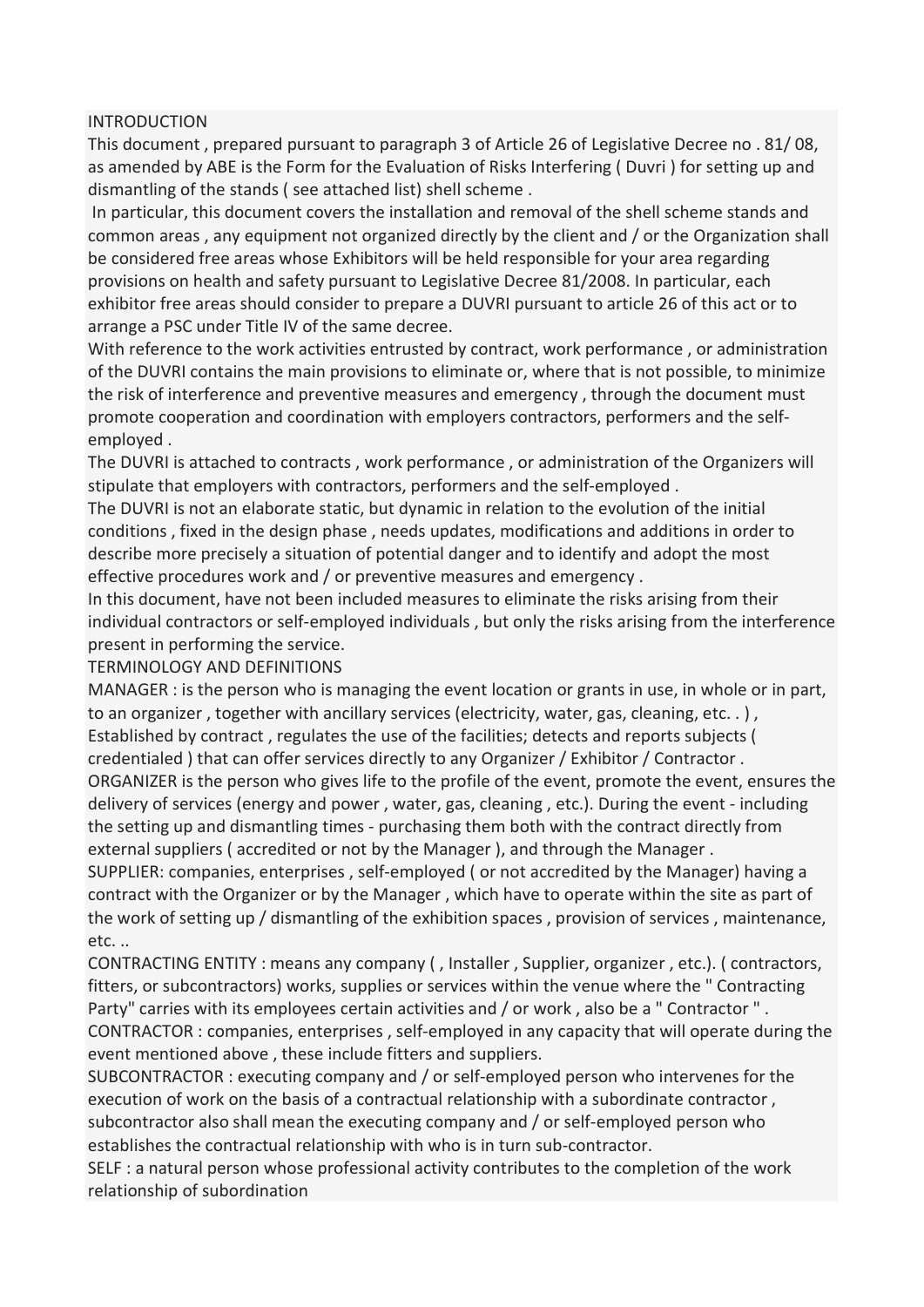CONTRACT AGREEMENT : the contract by which one party ( Contractor ) take over, with the means necessary organization and management at their own risk , the obligation to fulfill in favor of another ( Contracting Party ) work or service for a consideration in cash; into Italian the contract is governed by articles 1655 and following of the Civil Code.

Subcontract : is the contract between the Contractor and Subcontractor which is alien to the Contracting Party in spite of the authorization , the Contractor can not to subcontract the performance of the work unless authorized by the Contracting Party .

CONTRACT OF WORK : This is the contract by which a person (usually a craftsman ) undertakes to another , for a certain remuneration and without an employment contract , to do a certain work or to perform a certain service ; into Italian the contract will be governed by articles 2222 and following of the Civil Code .

CONTRACT ADMINISTRATION : It is a contract by which one party undertakes ( giving out ) to the consideration of a price to execute in favor of the ( given ) performance of periodic and ongoing things, in Italian law the contract will be adjusted Article 1559 of the Civil Code .

INTERFERENCE : it is the circumstance in which an event occurs risky among the staff of the Client / Organizer and the Contractor or between staff of different contracting companies operating in the same location with different contracts . Examples of applications in the presence of interference risks :

a. Risks Arising from several overlapping activities of the carried out by different contractors ;

b . Placed risks in the workplace of the customer from the processing contractor ;

c . existing risks in the workplace of the customer , where it is expected That the contractor must operate , in Addition to Those specific to the asset ' s contractor ;

d. Risks Arising from Particular mode of execution (which involve risks in Additions To Those specific to the asset contracted ) Explicitly requested by the client .

Examples of applications without interference risks

a. mere supply without installation , installation or assembly , except in cases where they are Necessary activities or procedures Which are interfering with the supply ;

b . services for Which it is scheduled to run in places in the legal availability of the Employer Client ; c . intellectual services.

## CONTRACTUAL PARTIES INVOLVED AND EXPOSED TO RISKS INTERFERENTS

Client :

ADVANCED BUSINESS EVENTS

 Italy Viale Regina Margherita 216 00198 Roma ITALIA CF/ P.IVA: 11388161009

SUPPLIERS: - G Planet Spa

-Fly srl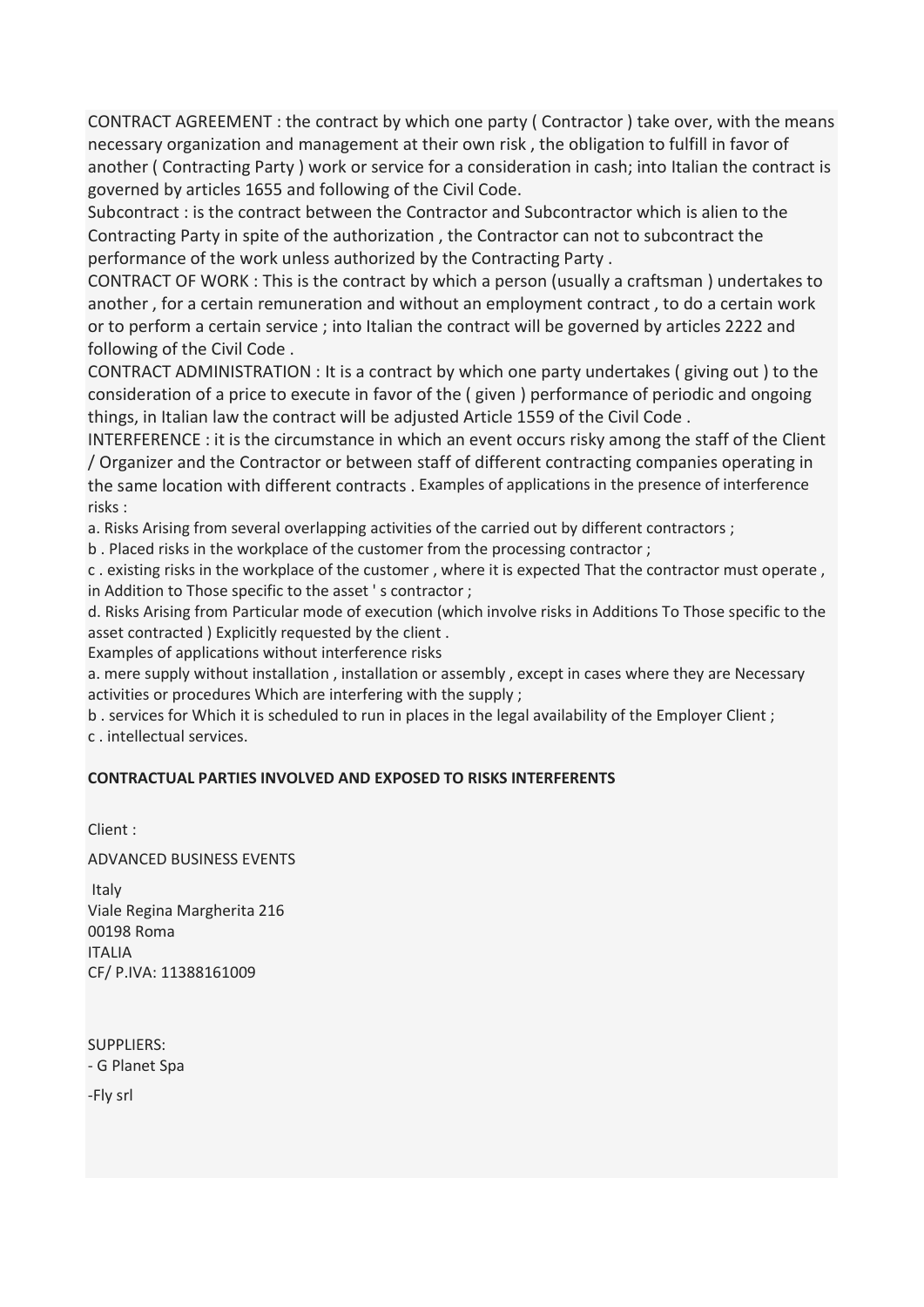## SUMMARY OF THE MAIN STEPS WORK

- 1 . Preparation work area and tracings
- Protection floor exhibition space
- Bounding perimeter of the work area
- Tracking of the exhibition space
- 2 . Procurement of materials and equipment
- Loading and unloading
- Training of temporary storage areas
- 3 . Mounting structures : such as American and then setup elements
- Shelves and accessories in various materials , canvas
- 4 . Installing electrical systems
- Distribution FM
- Distribution lights
- Light Fixtures
- Electrically operated equipment and accessories and video
- 5 . Finishing works
- Works of decoration and complete graphic
- 6 . Laying furnishings and materials
- Various interior
- Products on display

if any work in outdoor areas , pagodas Ticket assembly , During assembly and disassembly is Necessary to delimit the areas of intervention by color tape to foreclose access to non -experts .

- 8 . Removal equipment and materials
- Various interior
- Products on display
- 9 . Removing the electrical and video
- Electrically operated equipment and accessories
- Light Fixtures
- Distributions
- 10 . Removing setup elements
- Shelves and accessories in various materials
- 11 . Removal equipment and materials
- Training of temporary storage areas
- Loading and unloading

## Timeline

| description     | 27.28 march $\vert$ 29 march | 30.31 march   01.02 april |  |
|-----------------|------------------------------|---------------------------|--|
| <b>Mantling</b> |                              |                           |  |
| equipment       |                              |                           |  |
| event           |                              |                           |  |
| dismantling     |                              |                           |  |

## 8:00 to 20:00 hours

The purpose of this Document and of the coordination and cooperation that will be implemented in the aftermath of and in the course of work are:

- Describe and regulate critical steps that contribute to the realization of the event ;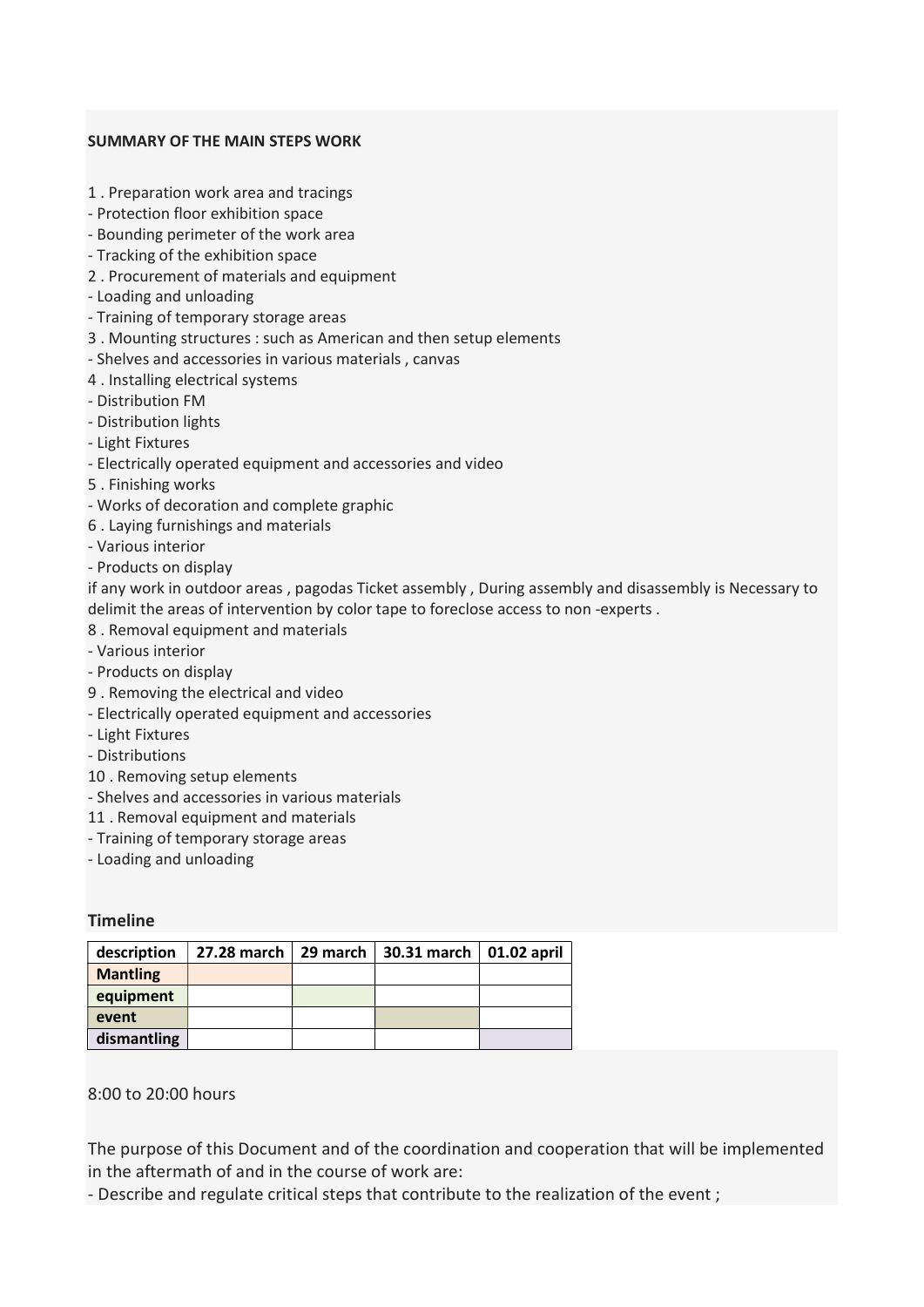- Define the responsibilities of the parties involved in the case of award of the work in the Contract , or employee, or administration .

The client - in his capacity as principal employer - with respect to Contractors and Suppliers who will be responsible to operate at the site where the work will take place object of the contract , with the present document aims to promote information about the risks from interference that could arise between the activities of procurement / assembly / disassembly / disposal of the exhibition space and the typical activities at the place .

Contractors and Suppliers are required to examine this document with the utmost care and attention and to reach the Organizer any considerations , additions and / or comments deemed necessary.

And ' necessary to supplement this document with an operational safety plan for each company that attends, to preserve the site of construction.

Given the peculiar nature of the work and possible operational variables that can occur daily - such as , but not limited to , meteorological variables , variables related to vehicular traffic as well as the activities carried out simultaneously by multiple contractors and / or providers of work - This document can not be considered exhaustive .

In accordance with the principles of autonomy and responsibility proper to each employer and each contractor and / or each person undertaking the work , this document does not in any way limit or run out the specific obligations and responsibilities of those entities as well as provided by law for the protection of health and safety in the workplace .

Contractors, subcontractors , suppliers are still subject to strict compliance with the regulations on accident prevention , occupational hygiene and improvements in the safety and health of workers at work , and in this regard, employers of contractors and self-employed are required to communicate to the client , any changes in their work organization, such example :

- Introduction of new work equipment and / or substance - prepared;

- Significant changes to the job duties and / or staff ;

- Significant change in work procedures;

- Change in shifts.

Each Contracting Party shall observe and enforce the companies have designated the entire system of laws and regulations in force concerning safety, hygiene, prevention, accidents at work and fire prevention . In addition, you must comply with the rules established by the client and the emergency plan of the site.

It should be noted , moreover, that it is the obligation of the contractors, subcontractors , suppliers , informing and forming

properly their workers about the contents of this document with particular regard to:

- Risks arising from the overlap of work and / or presence in the same place of work of workers belonging to different companies ;

- Prevention and protection measures identified in order to avoid and / or minimize the risks referred to above ;

- Behavioral norms of general procedures to be followed in case of emergency .

As required by paragraph 3, Article 26 of Legislative Decree no . 81/ 08, as amended employers , including subcontractors :

- Cooperate in the implementation of the measures of prevention and protection against risks of workplace accidents on employment contract;

- Coordinate procedures to prevent and protect against the risks to which workers are exposed by sharing information in order to eliminate risks due to interference between the work of the various companies involved in the overall .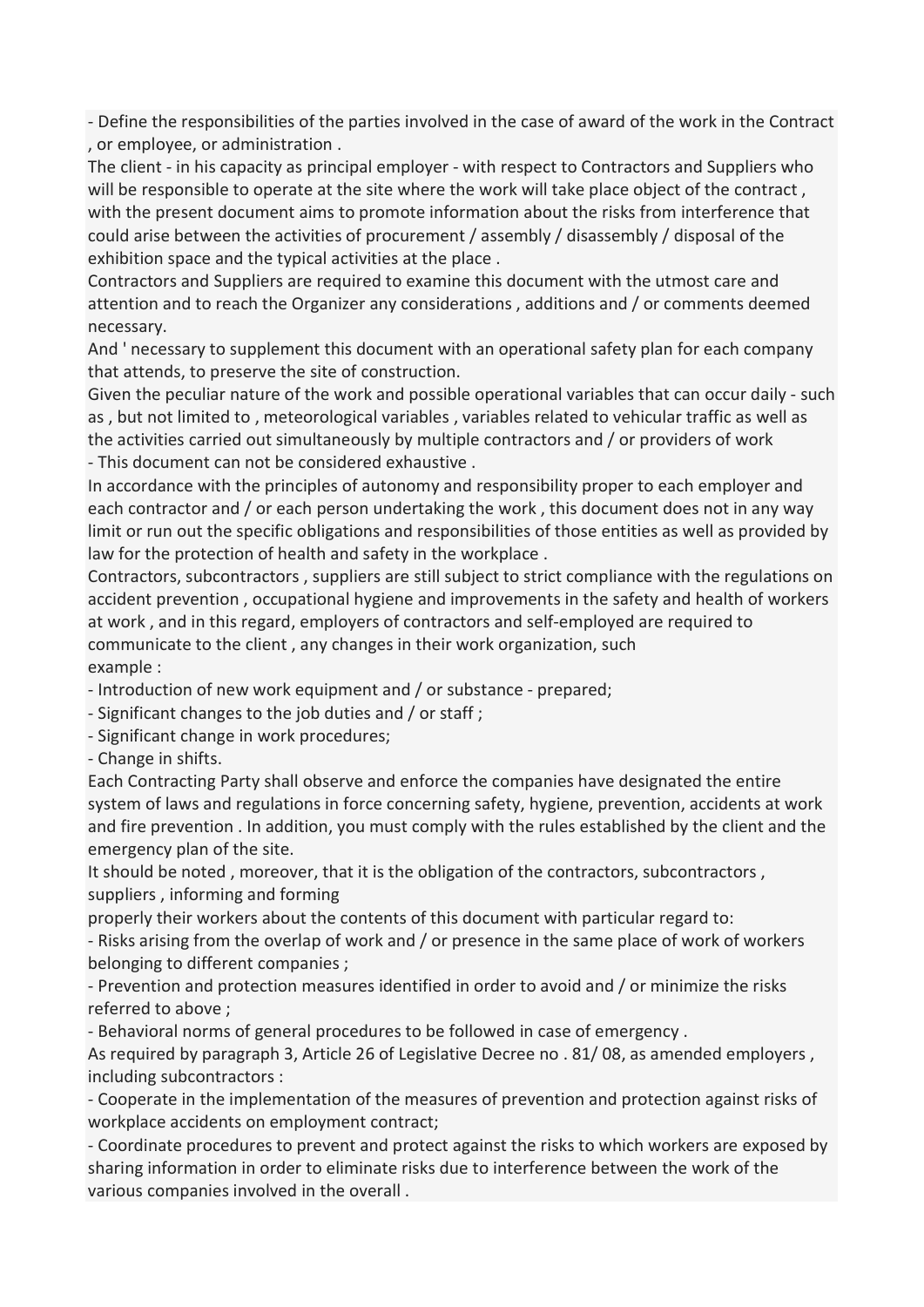Contractors, subcontractors , suppliers update the preventive measures in relation to organizational and production changes that are relevant to health and safety at work, or in relation to the degree of evolution of techniques of prevention and protection.

# MODES OF OPERATION

In this document, have not been included measures to eliminate the risks arising from their individual contracting companies or self-employed individuals , but only the risks arising from the interference present in performing the service.

Before the trust which works The client, however, and each Customer / Supplier will verify the technical - professional contractors and / or self-employed involved:

Subscribe to Commerce, Industry, Handicraft and Agriculture business object comma1 , letter a) , point 1 ) , Article 26 relating to the type of contract .

Self-certification issued by the contractor or self-employed workers of the requirements of technical and professional qualifications , pursuant to Article 47 of the comma 1 , letter a) , point 2 ) , Article 26 consolidated text of the laws and regulations concerning documentation administrative pursuant to the Decree of the President of the Republic of 28 December 2000, n. 445.Allegato XVII - Paragraph 1

Document single regular contributions referred to DM 24 October 2007.

Contractors , Suppliers and in general each executing company or self-employed person involved , taking note of this Form for the Evaluation of Risks Interfering - when deemed necessary for the purpose of improving the protection of health and safety in the workplace - should produce a own plan (DVR SPECIFIC ) risks related to its activities , the report must be coordinated and not inconsistent with this document .

The Organizer and the Manager disclaim any responsibility for any facts or consequences resulting from failure to comply with the law , the Technical Regulations and Rules of Conduct set out , and reserve the right to compensation in each location where any non-compliance should be to derive it damages of any nature .

# SPECIFIC RISKS CONTAINED IN THE WORKPLACE

• During the activity, you may drop

materials related to the work of loading / handling / unloading and

Falls from a height of material / objects

measurements

-Avoid the simultaneous temporal processing.

- Interdiction underlying areas worktops share .

• During the activity of assembly / disassembly of the stands,

may be present electric cables

and sockets in the corridors.

measurements

Electrocution - Before starting work, perform safety checks .

note: to be considered in plant - voltage or changes of paintings and \ or equipment on the site;

or is expressly forbidden the use of substances containing carcinogens or mutagens. or inside the premises is forbidden to use free flames and / or activities that can generate dangerous situations trigger .

The risk of explosion is considered remote .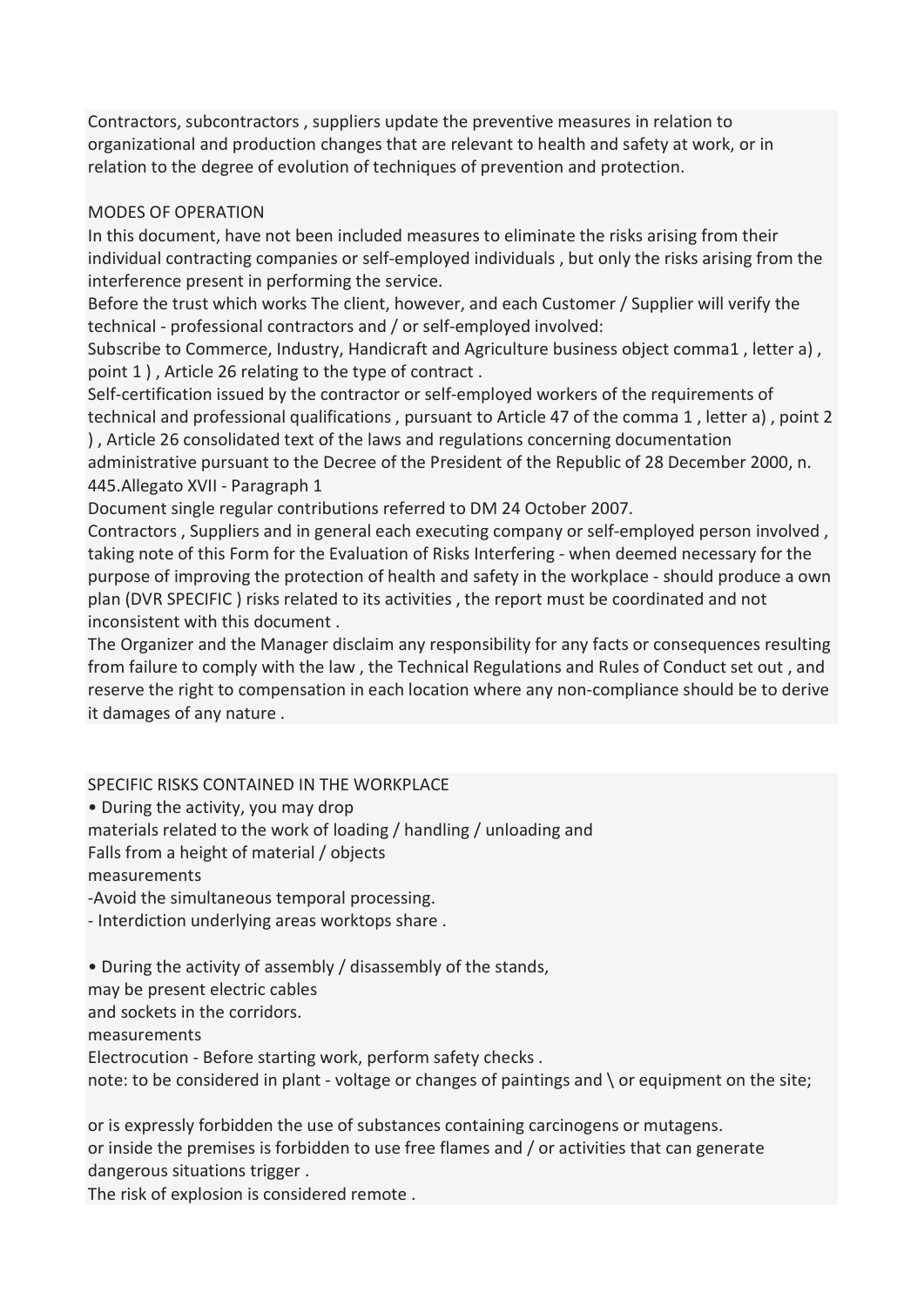• Waste materials and workmanship stranded during the work load / handling / unloading and assembly / disassembly ( nails, glass , metal , etc. ) .

measurements

Contractor - each in its own space will be required daily to removal of waste.

It is ABSOLUTELY FORBIDDEN TO THE CONTRACTING PARTIES , TO CONTRACTORS AND SUB-CONTRACTORS TO ASK TO BORROW OR USE EQUIPMENT, MACHINES, PLANTS AND OTHER SUPPLIERS, THIRD THESE .

LIST OF ACTIVITIES NOT LIMITED TO WORK

Are identified in the following work activities concerning businesses that will operate in the areas of work:

Companies for the construction of stands

Activity carried out involves the assembly and disassembly of structures used in the course of trade fairs. The materials used for the assembly operations are various materials of different sizes stored in a special dedicated warehouse ( cleaning and retouches of the panels are made with diluents and water-based paints ) . For the assembly / disassembly of the panels are used special hand tools and, where appropriate , stairs and bridges on wheels , in full respect of the rules of safety ( proper installation , do not overload, ban travel by people on the bridge , for short-term use without heavy material handling , use of safe anchorage , DPI , constant maintenance of materials used, use of warning signs and delineation of work areas) .

Regarding in detail the workings of floors and mounting panels , the realization is carried out mainly using equipment of the manual type and power tools . For the laying of the various structures are also used ladders and / or scaffolding , to perform the machining in height , and in relation to the area concerned by the machining .

Which exposure to risk, can be recognized mainly :

- Manual handling of loads ;

- Fall from a height ;
- Material falling from above
- Punctures, cuts , abrasions

- Vibrations for the possible use of power tools power tools and / or battery with regard to exposure to hand-arm system HAV , and means of transport ( trucks, vans, trucks ) with regard to exposure to whole-body vibration ( WBV ) ;

What Personal Protective Equipment ( in the cases provided by law or by specific procedures relating to individual jobs ) will become mandatory :

Head Protection

- Helmet / Protective helmet (UNI EN 397 ) .

Foot protection

- Safety shoes / boots with steel toe cap , sole puncture-proof , non-slip sole (UNI EN 345- S3). Body Protection

- Protective clothing and / or coveralls of work ( UNI EN 340 ) .

hearing Protection

- Headphones (EN 352-1 , EN 352-3 ) ;
- Banded Ear Plugs (EN 352-2 ) .

Eye and face protection

- Eye protection from mechanical risks (EN 166).

Respiratory Protection

- Disposable dust masks (EN 149 FFP2 ) ;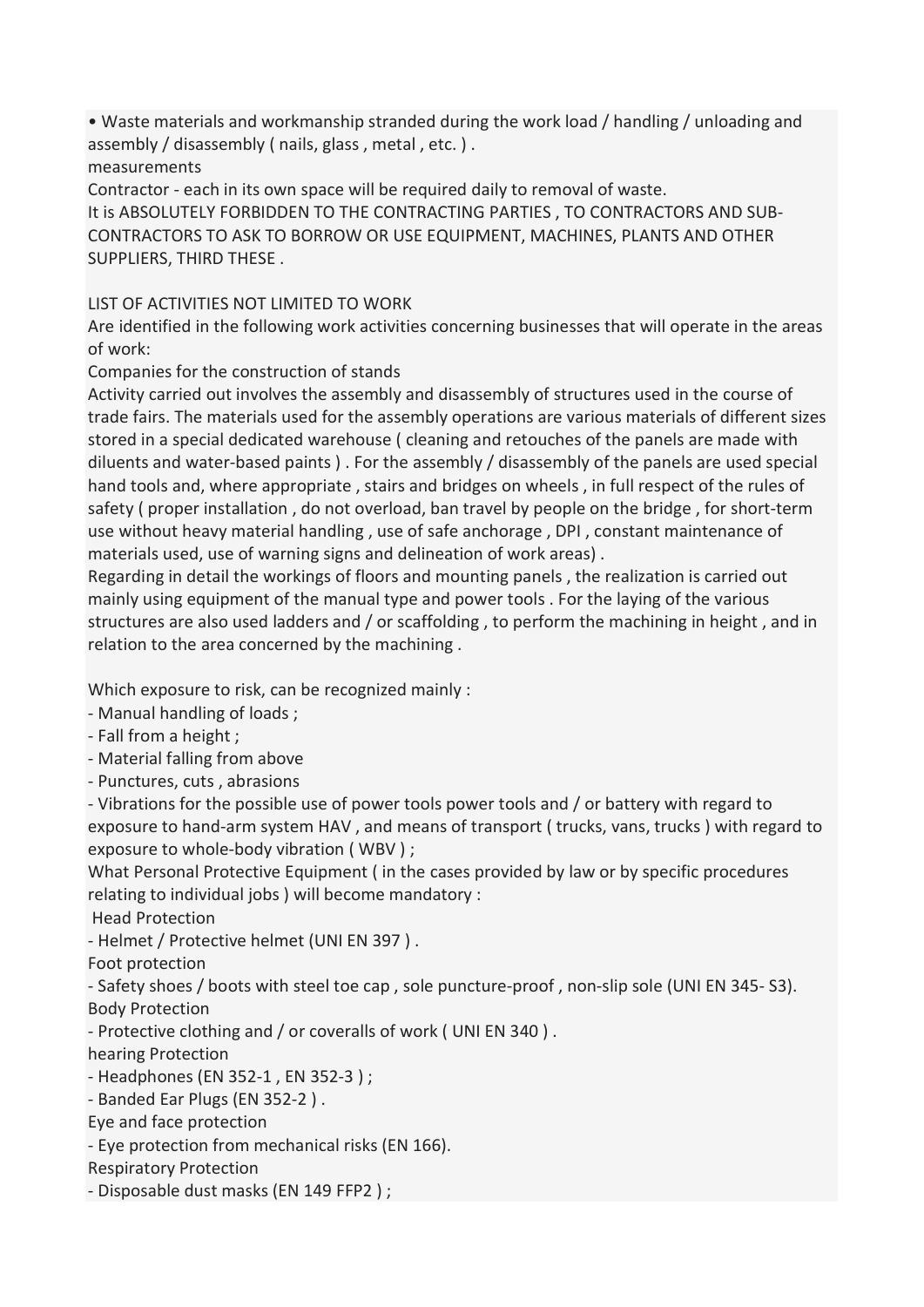- Respirator for organic vapor and dust FFA1P2D (EN 405:2001 ) during painting operations (if any) of the works.

Hand Protection

- Protective gloves against mechanical risks from (EN 388 ) ;

- Gloves for protection against chemicals and micro-organisms (UNI EN 374).

GENERAL RULES OF CONDUCT

1 ) Obligation to comply with the measures of prevention and safety instructions in this document and in the Regulations of the Manager

2 ) Agree on the timing days and times to enter the premises with the Client , to avoid duplication and interference with other activities within the exhibition area.

3) Do not do any work ( repair or replacement ) of live parts.

4 ) Use only portable electrical tools with double insulation

5 ) Use only electrical equipment in perfect working order.

6 ) Prohibition to speak on panels and electrical systems without prior authorization.

7) There should be no electrical cables / extensions on the ground, in areas of transit / pass and still exposed to the risk of crushing.

8) Ensure that electrical cables is ensured adequate protection against mechanical damage .

9 ) Make sure , before starting work and at the end the day, the efficiency of the electrical conducting a visual check on the integrity of cables and connections.

10 ) Prohibition to perform operations or maneuvers that are not under its jurisdiction.

11) All openings onto the empty space must be protected with appropriate guardrails . (Appendix XVIII 2.1.5 Legislative Decree 81 /2008: the parapet of art. 126 of Chapter IV consists of one or more elements parallel to the upper margin of which is located not less than one meter from the floor , and not less than 20 cm, placed edge and resting on the floor ) .

12 ) Ensure that passageways, escape routes , emergency exits and places of transit are not impeded by waste or scrap materials and / or materials and equipment.

13) Follow the instructions provided by safety data sheets for the products handled .

14) Use PPE to the specific risks associated equipment - products - activities , as indicated in this document .

15 ) Access to workplaces passageways only , in particular, not to follow paths insecure.

16) Go also to the business areas by carefully following the dictates communicated by the client to avoid possible interference with pedestrian walkways and / or dedicated to emergencies and with the normal activities of the site.

17 ) Prohibition to enter in departments other than those where it lends his work , unless it is absolutely necessary and expressly authorized in advance by the client .

18) Respect the walkways , paths and vehicular parking areas and the means that the material to be used by the clients assigned .

19) Observe safety signs present.

20) Maintain order in the workplace (remove from the places of all obstacles that can cause risk of falling, injury , etc. ) . Promptly remove containers, boxes , crates, baskets , rollers , pallets and trash emptied because they are not permitted , unless authorized , storage places not identified by the client or product or equipment .

21) Avoid dangerous situations for themselves and others, such as dangerous acrobatics, clothing that can become entangled in moving parts, handling bulky loads with methods that may cause harm to others, using machines in improper ways, etc...

22) Prevent access by non-experts .

23) Always wear your identification card.

24) The dispersion of dust when cutting materials ( wood, ceramics, metals, etc. . ) Must be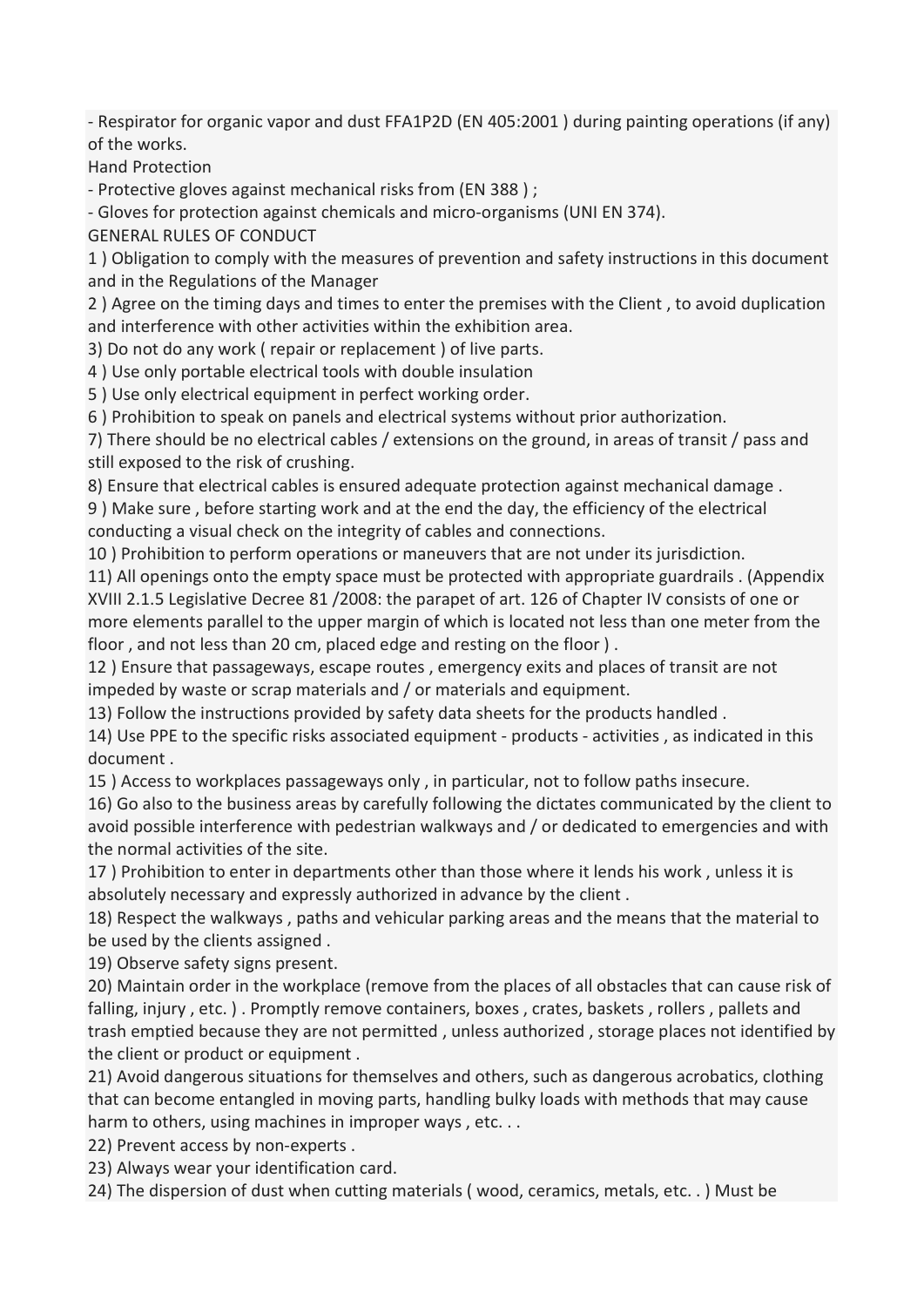reduced by the use of appropriate extraction systems and PPE (masks ) or by performing the cutting areas set up outside the halls (see attached plan ) ;

25) Any use of oxy-acetylene torch to cut or grinders , circular saws or plasma processes in the floor must be performed in maximum security and in places designated outboard , making sure there are no leaks of gas escaped from aerosol or flammable materials nearby. It also requires the use of protective screens around the workstation and use of suitable DPI.

26 ) Avoid the use of the stairs when you can use the most suitable scaffolds .

27 ) Disposal of waste produced by the activity must be carried out by the individual contractor in accordance with local regulations , according to the indications of the case that will be issued by the client, including in relation to possible differentiation of the waste product.

28) Download your own material , if necessary , in the place identified with the references provided in order to avoid any interference with the activity of the client.

29 ) Play your role and operations in safety without causing or likely to cause a risk / damage to persons or property .

30) Immediately report to the Principal any accidents , near misses , and abnormal situations unforeseen risks but identified by the contractor and / or undertaking the work on site, with the obligation of suspension of work until they are deleted causes .

31) alarm situations and / or emergencies , you should follow the instructions provided by the operator . Will be broadcast emergency procedures provided within the site to which everyone will be required to comply .

32) Mark out clearly any storage areas . Provide also have to deposit schemes suitable capacity with respect to the weight of the loads to be deposited ( always check that the maximum allowable flow rate is compatible with the weight of the object ) , and to limit to a minimum the filing and storage of combustible materials or flammable .

33) Any floor coverings must be positioned in such a manner as not to constitute an obstacle (eg the presence of steps, swollen surface , etc. . ) In full accordance with law . 81/ 08, as amended .

# **OBLIGATIONS**

A. EXHIBITOR'S OBLIGATIONS AND CONTRACTING ENTITIES ASSOCIATED WITH PROCUREMENT CONTRACT OR OPERA OR ADMINISTRATION :

1 ) Verification of professional technical contractors and / or Self-Employed Workers in relation to the works , services and supplies to be awarded under contract or by means of work or supply : - Acquire the CERTIFICATE OF REGISTRATION TO THE CHAMBER OF COMMERCE, INDUSTRY AND CRAFTS ;

- Scan the document of Social Security ( DURC ) dated not earlier than three months compared to the period of the contract;

- To acquire the self-certification of TECHNICAL TRAINING REQUIREMENTS OF FITNESS drafted in the form of a declaration in lieu of an affidavit pursuant to art. 47 of Presidential Decree 28 December 2000 , n . 445.

2 ) Examine in detail the information contained in Attachment .1 DUVRI and prepared by the Organizer ;

3 ) Promptly report to the Organizer any interference risks not captured in DUVRI referred to in paragraph 2 above . ;

4 ) Draw up a SPECIFIC DVR / POS for their business and complementary and in agreement with the DUVRI referred to in paragraph 2 above . Organizer prepared when deemed necessary for the purpose of improving the protection of health and safety in the workplace ;

5) Indicate the cost of measures taken to eliminate or, where that is not possible, to minimize the risks to health and safety at work relating to each contract or opera , or administered ;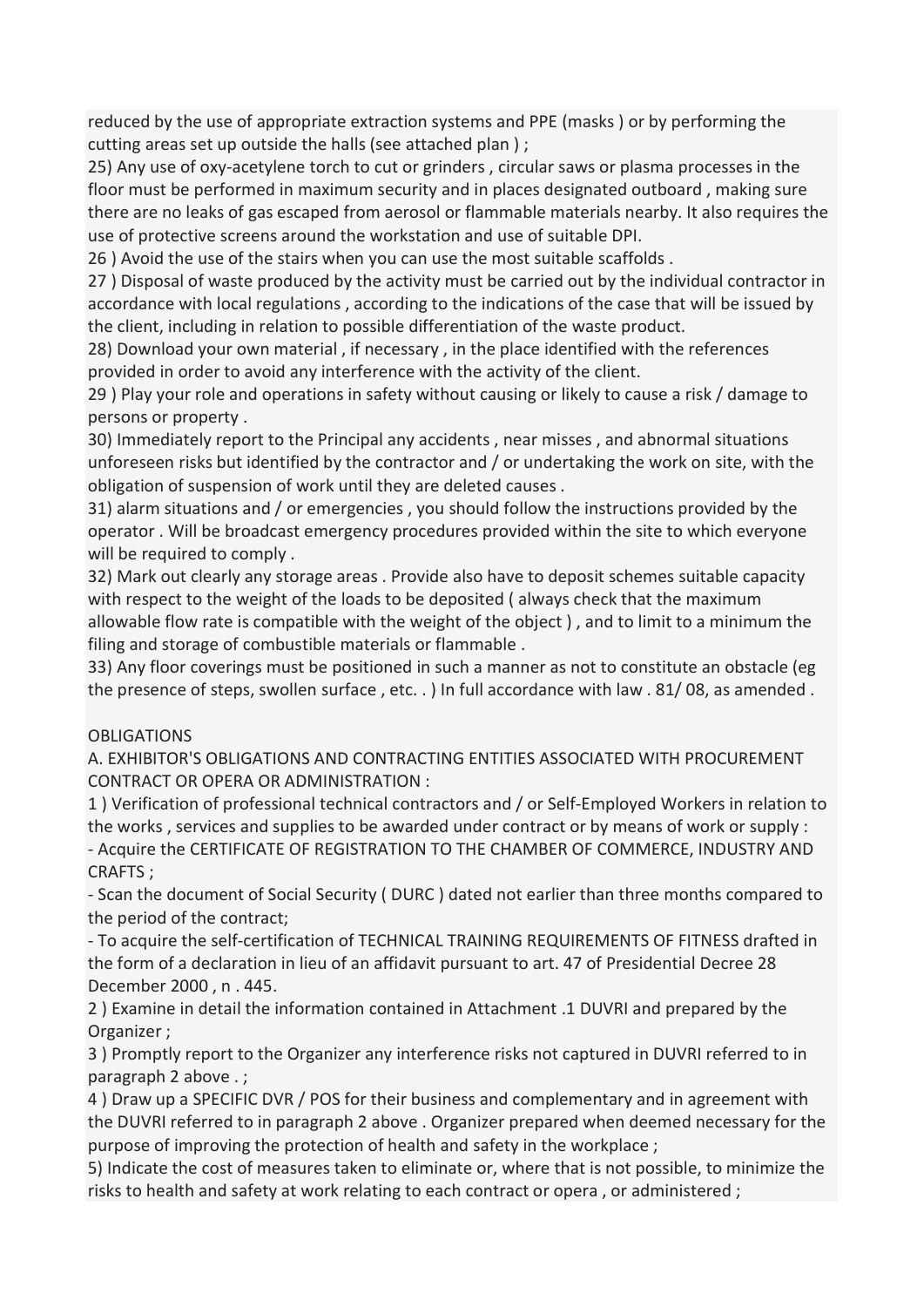6) Provide contractors and / or Self-Employed Workers detailed information regarding the specific risks in the environment in which they are to operate.

7) Provide all kinds of collaboration and coordination organizer.

B. EXHIBITOR'S OBLIGATIONS , THE CONTRACTING PARTIES AND SUBCONTRACTORS INCLUDING SELF-EMPLOYED :

1 ) Cooperate in implementing measures to prevent and protect against risks of workplace accidents of the works subject of the contract.

2 ) Coordinate efforts to prevent and protect against risks faced by workers sharing information in order to eliminate risks due to interference between the work of the various companies involved in the overall .

3 ) Provide its personnel engaged in the performance of activities under a contract or subcontract of a special identification card bearing a photograph and containing the details of the worker , the name of the employer, date of employment, I'authorization to subcontract (when there is subcontracting) ; when it comes to the Self-Employed Workers identification card bearing a photograph must contain the details of the worker and the indication of the customer.

C. OBLIGATIONS OF SUPPLIERS AND CONTRACTORS IN GENERAL :

1 ) comply with insurance and social security ;

2 ) possess the technical and professional requirements for the contracted activities ;

3 ) have prepared the Risk Assessment Document (or self ) pursuant to Legislative Decree no. 81/ 08, as amended ;

4 ) have designated the Head of the Prevention and Protection Service ( RSPP ) ;

5 ) have designated the Doctor;

6) have designated and appropriately formed the Workers' Representative for Security ( RLS ) ;

7) have designated and adequately trained workers responsible for implementing the Fire

Prevention , Fire Fighting and Emergency Management that must be present in adequate numbers , during work activities ;

8) have designated and adequately trained workers responsible for implementing first aid that must be present in adequate numbers , during work activities ;

9) observe, during the execution of the works referred to the object , the general measures for protection under Article . 15 of Legislative Decree no . 81/ 08, as amended ;

10) have informed and trained employees on the risks to the health and safety of workers , the use of PPE, and the specific risks associated with the contract ;

11 ) to make available at the stand copy of the documentation referred to in the preceding paragraphs for inspection by the Control Agencies , in accordance with the aforementioned guide even to the Services;

12) subject their employees in cases provided by law , to health surveillance ;

13) provide their availability for cooperation and coordination with the other contracting companies and the self-employed .

D. OBLIGATIONS OF DESIGNERS (Article 22 of Legislative Decree no. 81/ 08, as amended ) :

1 ) comply with the general principles of prevention in health and safety at work at the time of the design choices and techniques ;

2 ) choose equipment, components and protective devices complying with the laws and regulations on the matter.

E. OBLIGATIONS OF INSTALLERS (Article 23 of Legislative Decree no . 81/ 08, as amended ) :

1 ) follow the rules of health and safety at work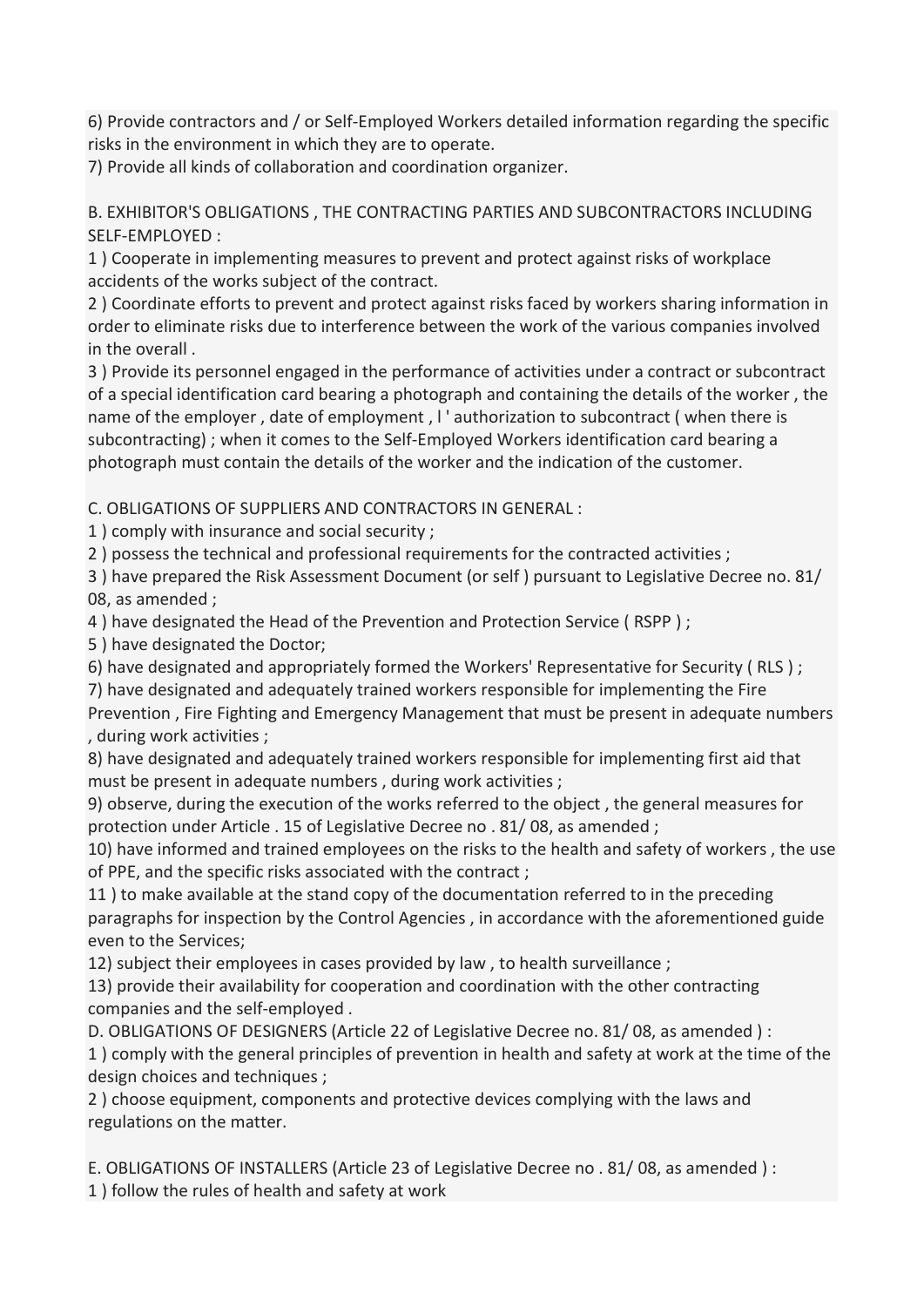## ESTIMATED COSTS FOR SAFETY

According to art . 26, paragraph 5, of Legislative Decree no. 81/ 08, as amended : " In the individual sub-contracts, procurement and administration , even if in existence at the date of entry into force of this Decree referred to in Articles 1559 to exclusion of contracts to supply essential goods and services , 1655 and 1656 1677 of the Civil Code , must specifically indicate the costs of measures taken to eliminate or, where that is not possible, to minimize the risks to health and safety at work arising from the interference of the work on pain of invalidity pursuant to Article 1418 of the civil Code, the costs related to job security with particular reference to those related to their specific contract . The costs referred to in the first period are not subject to discount . "

These costs relating to the enforcement of the rules of safety and health of workers, for the duration of the work provided for in the contract will refer respectively to the estimated costs : - Ensure the safety of the personnel of the contractor through training , health surveillance , the preparations ( DPI) in reference to the contracted works ;

- Ensure the safety with respect to such risks or during the course of the work may also originate within the premises through the installation of barriers and / or boundaries for reports of ongoing activities and use of specific safety signs ;

- Procedures for the specific purpose of protecting the health and safety of workers.

The total amount in the body or extent of the works and / or services in the contract / subcontract / administration , including the costs of security, must therefore be evincibile the contract, which must also indicate the cost of security designed to perform works by taking all appropriate measures of prevention and protection of occupational hazards generated by interference .

#### Impresa per il montaggio dello spazio espositivo Tot. 300,00 euro

| prowedimento                            | quantità | unità di misura | costo unitario [€] |
|-----------------------------------------|----------|-----------------|--------------------|
| Delimitazione perimetrale dello spazio  | A corpo  | A corpo         | 130,00             |
| DPI per interferenze                    | A corpo  | A corpo         | 40,00              |
| Segnaletica per interferenze            | A corpo  | A corpo         | 50,00              |
| Attività di coordinamento maestranze    |          | ore             | 45.00              |
| Personale a terra per manovre (moviere) |          | ore             | 35,00              |

#### Impresa per il montaggio dell'impianto elettrico Tot. 300,00 euro

| prowedimento                            | quantità | unità di misura | costo unitario [€] |
|-----------------------------------------|----------|-----------------|--------------------|
| Delimitazione perimetrale dello spazio  | A corpo  | A corpo         | 130,00             |
| DPI per interferenze                    | A corpo  | A corpo         | 40,00              |
| Segnaletica per interferenze            | A corpo  | A corpo         | 50,00              |
| Attività di coordinamento maestranze    |          | ore             | 45,00              |
| Personale a terra per manovre (moviere) |          | ore             | 35,00              |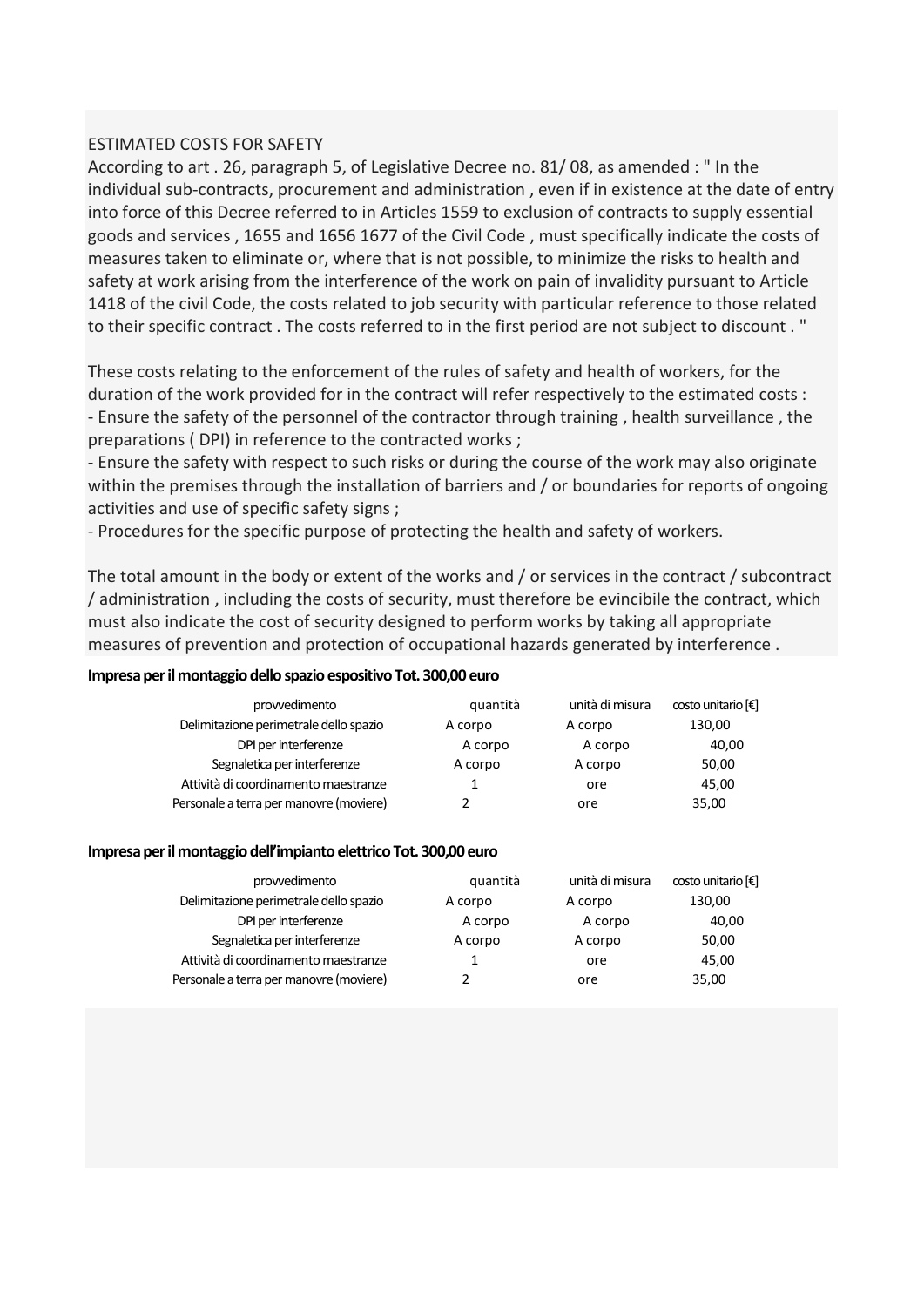# USE OF LADDER

1 ) PURPOSE

These instructions are intended to regulate the proper execution of operations using ladders , as well as on ways to prevent these risks.

## INTRODUCTION

Portable ladders are not a suitable tool for the performance of work or transport truks ; they are a device adapted to move , safely, the position of a worker by a share of departure to a higher or lower . Operations are permitted short employment spells (maximum time for each operation : 6 min ' with a maximum of 3 repetitions within one hour) light equipment ( weight <1.5 kg) and committing only one hand. loads transportable should be light ( weight <3.0 kg ) , leaving both hands free of the worker and not minimally hinder the movement of progression of the legs.

# 2 ) DESCRIPTION OF ACTIVITIES

1 . Make sure LADDER are in perfect condition , otherwise report

down to the department manager and do not use the equipment, in particular, the SCALE PORTABLE should show no

• bruising , severe corrosion or bending of pillars , steps, etc. .

• failure or damage to the equipment skid to the base of the uprights and the upper extremities or the wheels on the stairs to the pulpit.

• failure or damage , the double ladders , devices ( chains, ropes or other) that prevent the opening in addition to the safety limit .

• failure or damage to the surfaces of non-slip steps or floors.

• slippery surfaces of the rungs .

2 . Cordon off the area where it operates with stairs, using pallets and appropriate signs , in particular

along the thoroughfares of people and vehicles.

3 . Check the solidity of the supporting walls and do not use the LADDER against walls thin , stained glass, light box , piping , electrical , gutters , corners of buildings , branches, ropes , doors are not locked , and if you do not have the security that they are not open racks

windows and any movable or weak as light fixtures , paintings

electrical busways , blindoluce , etc. . or above or close to places of work or dangerous places ( tanks , moving machinery , etc. . ) .

4 . The scales should never be installed in places of passage of vehicles , since these cases greatly increases the risk of collisions with tip-over.

5 . The length of the lean-to ladder or double must be such that the uprights

protrude at least one meter above the level of access

6 . To avoid tripping , the upper extreme of a peg must be brought to the same level of edge of the floor served up.

7 . Inspect the bearing surface , which must be flat, resistant and

slip-resistant and do not use the LADDER on uneven terrain or

yielding, on steps , on scaffolding or ladders , terraces, tanks , containers, cartons or pallets and in any case

unstable bases or on loose or wet surfaces ( wet or oily ) . If the mounting surface is yielding, be interposed between the scale and the lower end of the uprights a board resistant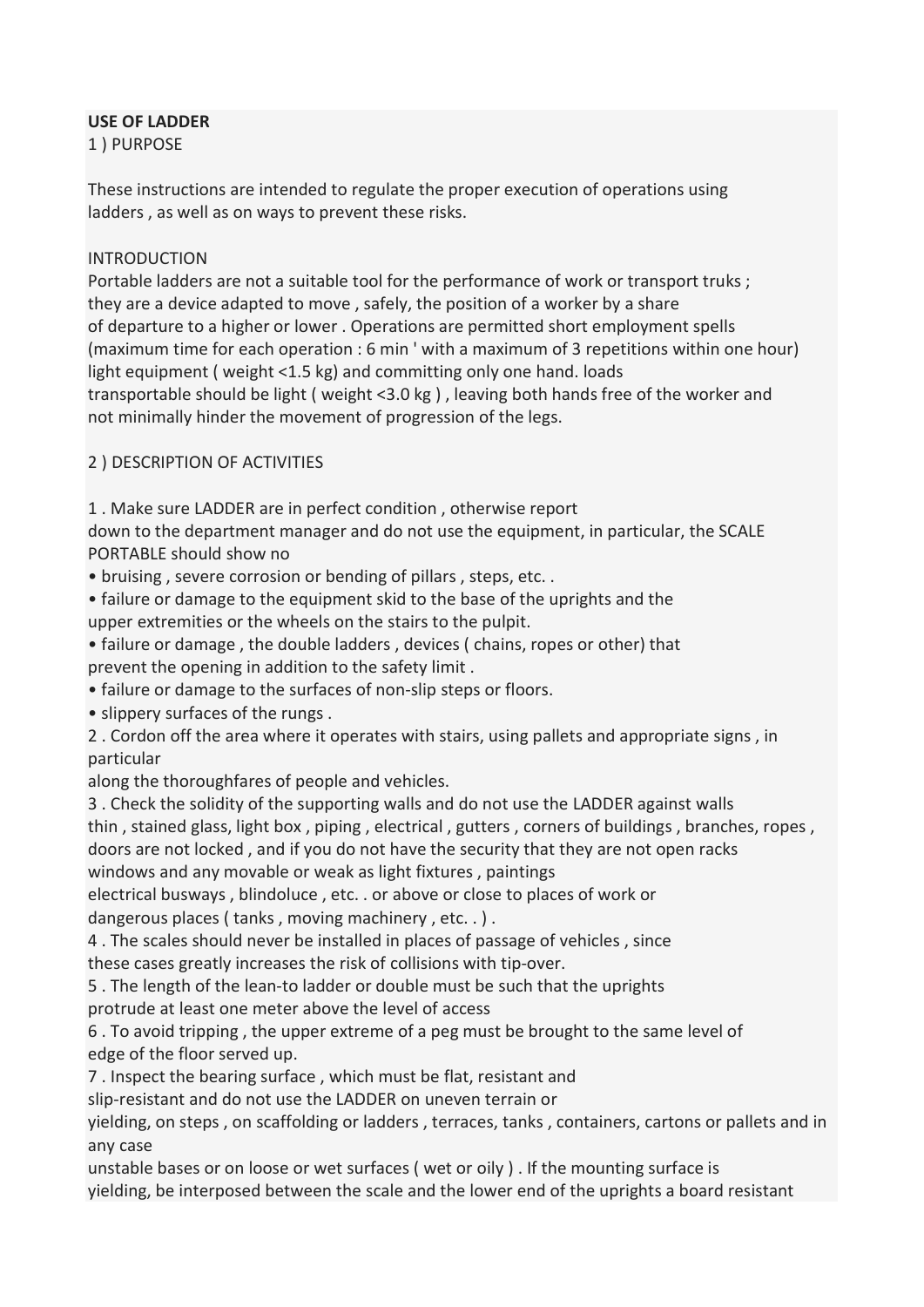wood

( avoid the use of brick , stone and the like , which might break and other slippery materials ) . in the case

wherein the support surface is such as to have a height difference between the two uprights, must compensate

with a special non-slip adjustable feet ( avoid the use of any other system unstable , which bricks, etc . ) .

8 . Always make sure that the space for keeping your feet in front and to the sides of the ladder is free from any obstacle , and never climb over the third-last rung , not to create condition of unstable equilibrium .

9 . Place the ladders to support up to 8 meters long with tilt

equal to 75  $\degree$  (the foot corresponds to  $\frac{1}{4}$  of the height: eg . h = 4 m, base = 1 m).

10 . Both in ascent and descent that must be held in the midline , with the face

toward the ladder and your hands resting on the rungs , not on the uprights (to increase the possibility of retention in the case of slipping of a foot ) and must never jump down the ladder.

11 . Be assisted , on an ongoing basis , to the ground by another worker while using the stairs to assure against skidding .

12 . On the scale must be not more than one person at a time, which is obviously not must carry loads too heavy , so you can always have

hands free. It is recalled that the majority of the stairs is calculated for a

maximum load of 100 Kg Only on fixed ladders with rungs , if the work to be performed requires it, may

stationed more people, at least 3 meters away from each other, but in this

If you need to check beforehand the resistance of the anchors .

13 . When working on a ladder , you will have to keep his face towards it, with the

two feet on the same rung and moved to the uprights , without moving too much to the sides or backward , or make sudden movements .

14. Do not lean sideways down the stairs.

15 . Do not straddle or standing on the step of stepladders .

16 . Any work equipment and / or materials must be kept within small bags

carried with a shoulder strap or attached to the belt to prevent it from falling and to freeboth hands .

17. Metal ladders should be used with caution during the winter in

external environment , when the pegs can be covered with a dangerous layer of ice .

18. The use of extension ladders must be ensured , in the implementation , which the uprights between the trunk and the

next have an overlap of at least 3 rungs and pay close attention in the operations of extension recovery and to avoid crushing of hands between the posts or pegs.

19 . When shipping to shoulder the scale , it must be kept inclined , never horizontally , in particular

when the view is limited , such as in the turns , and this in order to not hit other people or vehicles that are passing . In this regard , it is good that the front part of the scale is transported to height of at least 2 meters and be careful in handling the scale, do not come into contact with lines electric ;

20 . After use , the scale should be stored in a suitable place , dry and ventilated place , well sheltered

from the weather and away from sources of excessive heat. It should not be crowded together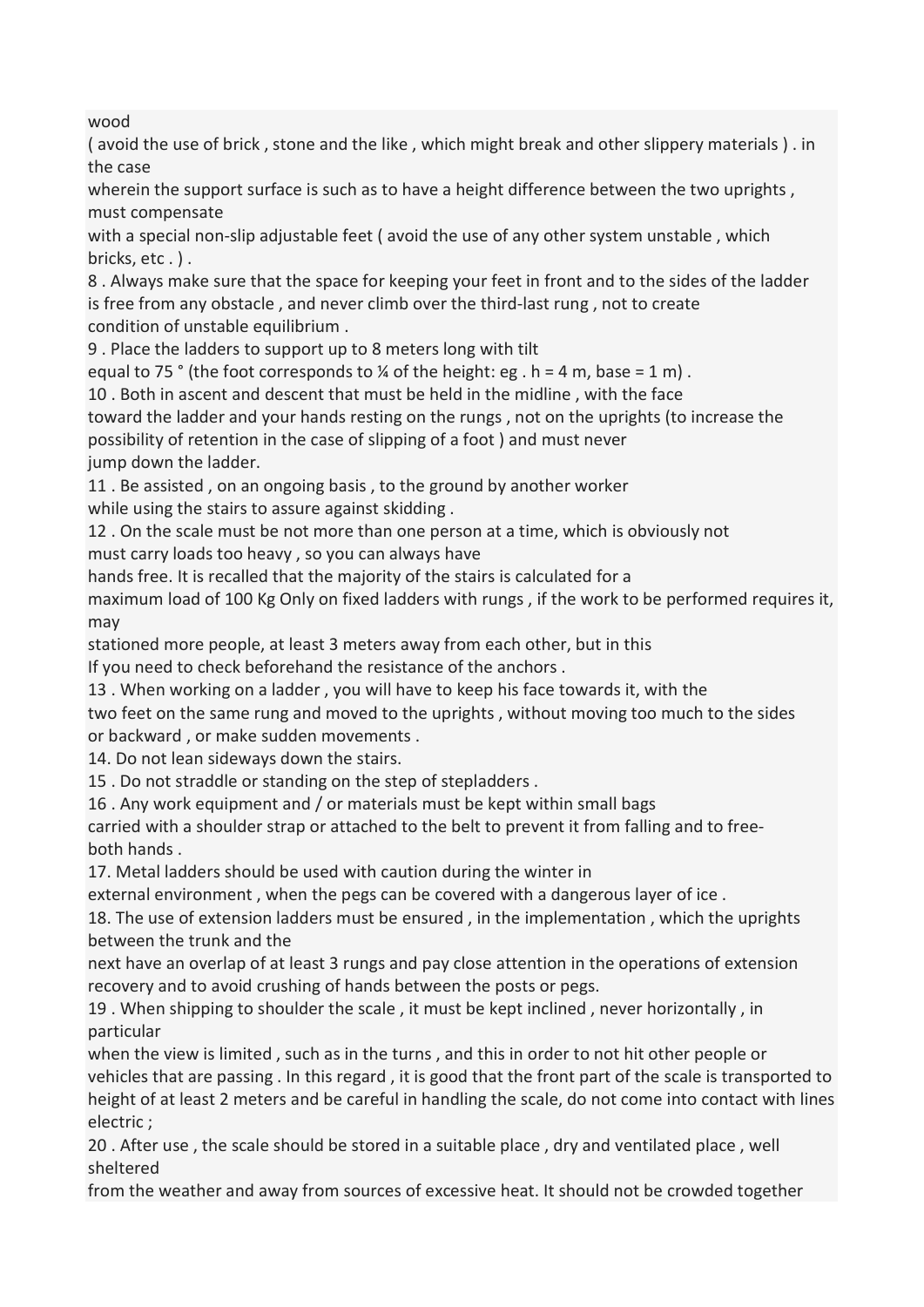others, but stored separately in horizontal or vertical position and suspended from the ground , leaning against the hooks .

21. Metal ladders must be protected from oxidation by using paint special , especially close to the attacks of the rungs and uprights bent or broken should be replaced immediately.

22. The wooden ladders should never be painted , as paint can hide cracks or deterioration. Instead, you can treat with special paints transparent .

23. The maintenance of the stairs should always be very accurate and complete by an expert : this is very important to avoid injury.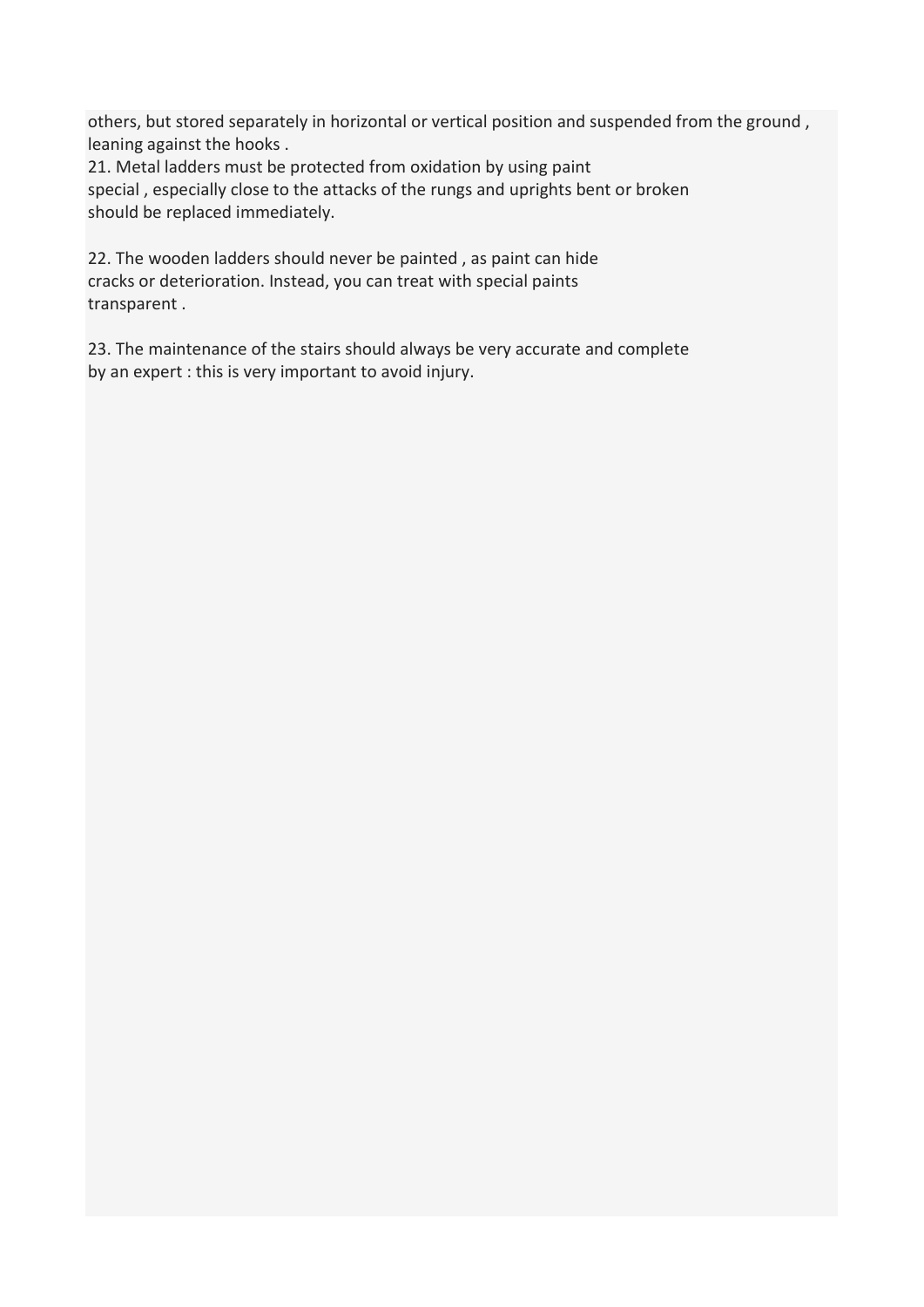\*Setting up and dismantling instructions\*

# Assembly and disassembly Lighting and Stage Truss.

• delimit the working area by means of color tape to prevent access to the outside staff .

• Workers under the present structure assembly must wear a helmet

• When the structure is mounted shall be equipped with all certifications (design, testing, correct assembly ) to be delivered to the Fair and to be kept at the place of manufacture. Until the structure is not equipped with certification , no worker can access under it.

Mounting and dismounting equipment

• The companies involved in the preparations must use trained personnel under Dl.gs 81/2008 and shall comply with the measures of prevention and protection provided by law and indicated in the documents provided by the organization ( DUVRI , Technical Regulations , information brochures )

• The personnel must display appropriate identification card and wear the required dpi ( safety shoes , gloves) and those needed for special processing

• All equipment and machinery used must be equipped with appropriate certification in accordance with the law and have the CE mark

• Do not smoke or use open flames inside the exhibition center .

- Do not work on live parts
- Do not block the paths inside the halls with various materials and equipment
- No obstructions should be exits

• The operation of welding and cutting materials must occur outside areas subject to such operations , which are visible in plan

• When working at height of 2.5 m is necessary to delimit the area below , it is absolutely forbidden to operate under workers engaged in altitude.

• If working in elevation, if possible, prefer the use of the scaffold to the scale , if the floor above 2.50 and the mandatory use of the scaffold with safety belt

• The speed limit for vehicles and electric vehicles within the Exhibition Centre is 10 km / h

• It is forbidden to all means not to electric traction ( cars, trucks , forklifts etc. ..) inside the halls , will be allowed entry to vehicles with loads of remarkable dimensions respecting the routes indicated on the attached plan , it should be stressed that the break in the halls is permitted engine is switched off for the duration of loading and unloading .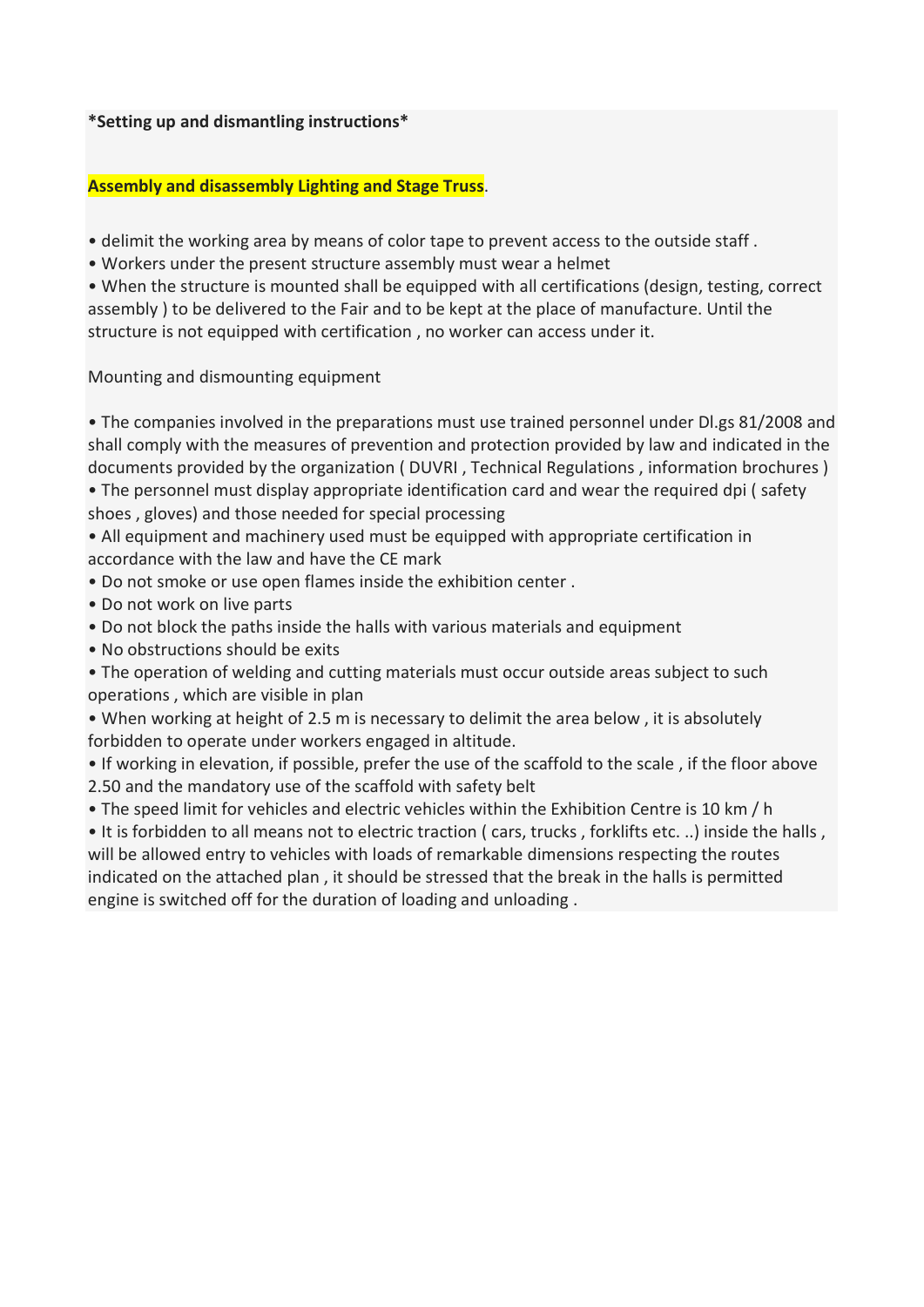# EXTRACT FROM THE COVID-19 CONTAGION PREVENTION PROTOCOL FOR EVENTS

## 1. INFORMATION ON GENERAL RULES TO BE FOLLOWED

In particular, anyone with a reason to access :

• must stay at home and call their family doctor and the relevant health authority in the presence of flu-like symptoms or if their body temperature exceeds 37.5°;

• may not enter or remain on the premises (and must promptly report to an emergency contact person) if they have flu-like symptoms or if their body temperature exceeds of 37.5° (even after entering the facility), if they are coming from risk areas, if they have come in contact with people testing positive to COVID-19 in the previous 14 days or are in similar risk situations;

• must comply with all the measures issued by the health authorities when entering shared areas, including but not limited to: maintaining interpersonal distance, wearing FFP2 face masks indoors, following hand hygiene rules and contagion prevention Guidelines;

• must promptly inform their employer of the onsetting of any flu-like symptoms while at work, remaining at an appropriate safety distance from anyone present;

• may only enter" after showing a "Green Pass" (i.e. the EU Digital Covid Certificate) or an exemption document (or, for anyone aged over 50 as of 15.02.2022, the "Super Green Pass" issued after receiving a third vaccine dose, mandatory pursuant to Law Decree no. 1 of 7 January 2022);

• will only be admitted to cultural events held after showing a "Super Green Pass" or an exemption;

• may not enter premises if they should be self-isolating or quarantined, as per the applicable regulatory provisions set out on the Italian Government's website or in the relevant Ministerial FAQs, to which reference should be made for further information:

(https://www.salute.gov.it/portale/nuovocoronavirus/dettaglioFaqNuovoCoronavirus.jsp?lingua=i tali ano&id=244 );

• must respect the statutory self-isolation period, if positive;

• must wear an FFP2 face mask in all indoor areas.

Further event-specific information is provided below:

• access to areas where events are being held will be allowed using a pre-defined and staggered access for each event, admitting small groups of users and recommending a minimum 1 metre inter-personal distance in the case of queues forming at the entrance.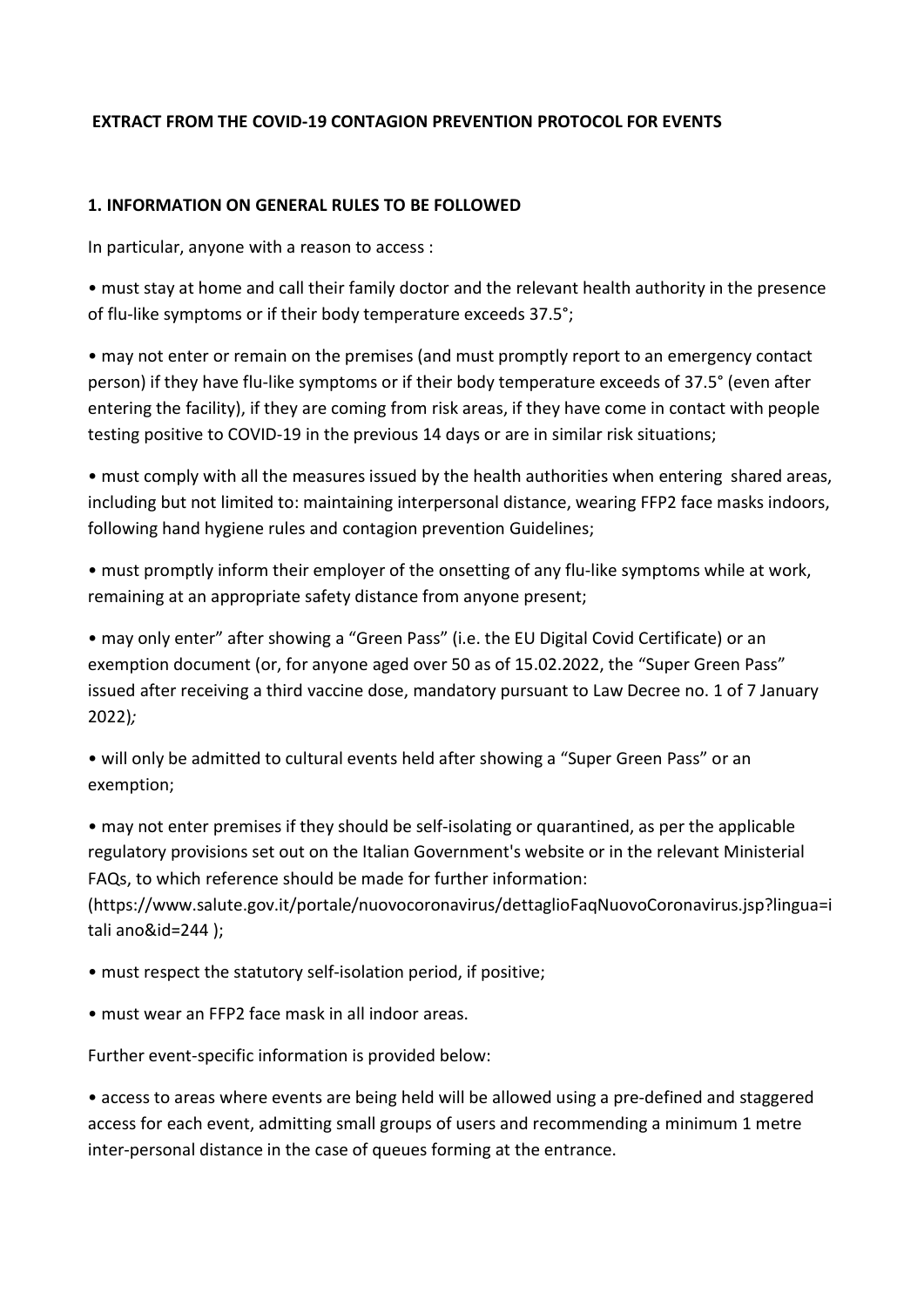• admission to cultural events, conventions, concerts, etc. must be staggered into appropriate time slots in order to prevent overcrowding and allow access within the maximum hosting capacity permitted for each venue.

• Admission will be preceded by body temperature taking. If the temperature measured upon arrival exceeds 37.5°C, access will be denied. Control activities will be carried out by staff specifically trained and informed for this purpose.

• Admission premises will be granted solely to Super Green Pass holders, unless the person concerned is exempted from the vaccination campaign and shows the relevant medical certification, issued in accordance with the criteria defined in circular 0035309-04/08/2021 of the Ministry of Health.

• A minimum 1 metre interpersonal distance should always be kept; FFP2 masks must be worn indoors at all times and even outdoors, whenever social distancing is not possible.

• Overcrowding is prohibited

• No handshakes or kissing: physical contact must be avoided at all times.

• While on the premises, hands must be washed frequently or sanitised using alcohol-based gel available from dispensers positioned at the entrances.

Upon arrival, the Supervisor/Attendant in charge:

• will check that the operator is included in the List of Approved Enterprises and that its personnel may enter the premises;

• will check the presence of specific PPE, such as FFP2 mask and, if necessary, disposable gloves;

• will check Green Passes (EU Digital Covid Certificates) and body temperature (which may not exceed 37.5°C);

• will require confirmation that the visiting workers had no risk contacts, nor should they be selfisolating or quarantined.

• will deny access – after informing the relevant contact person – to anyone not complying with any of the above conditions or without an FFP2 mask, which must be worn throughout the stay. Notice: No PPE will be provided.

With regard to events, it should also be noted that:

• dedicated toilets for event attendees will be signposted. They may be used by one person at a time, unless otherwise indicated, wearing a protective mask and queuing outside. Users are asked to wash their hands and disinfect them with an alcohol-based sanitiser both when entering and leaving.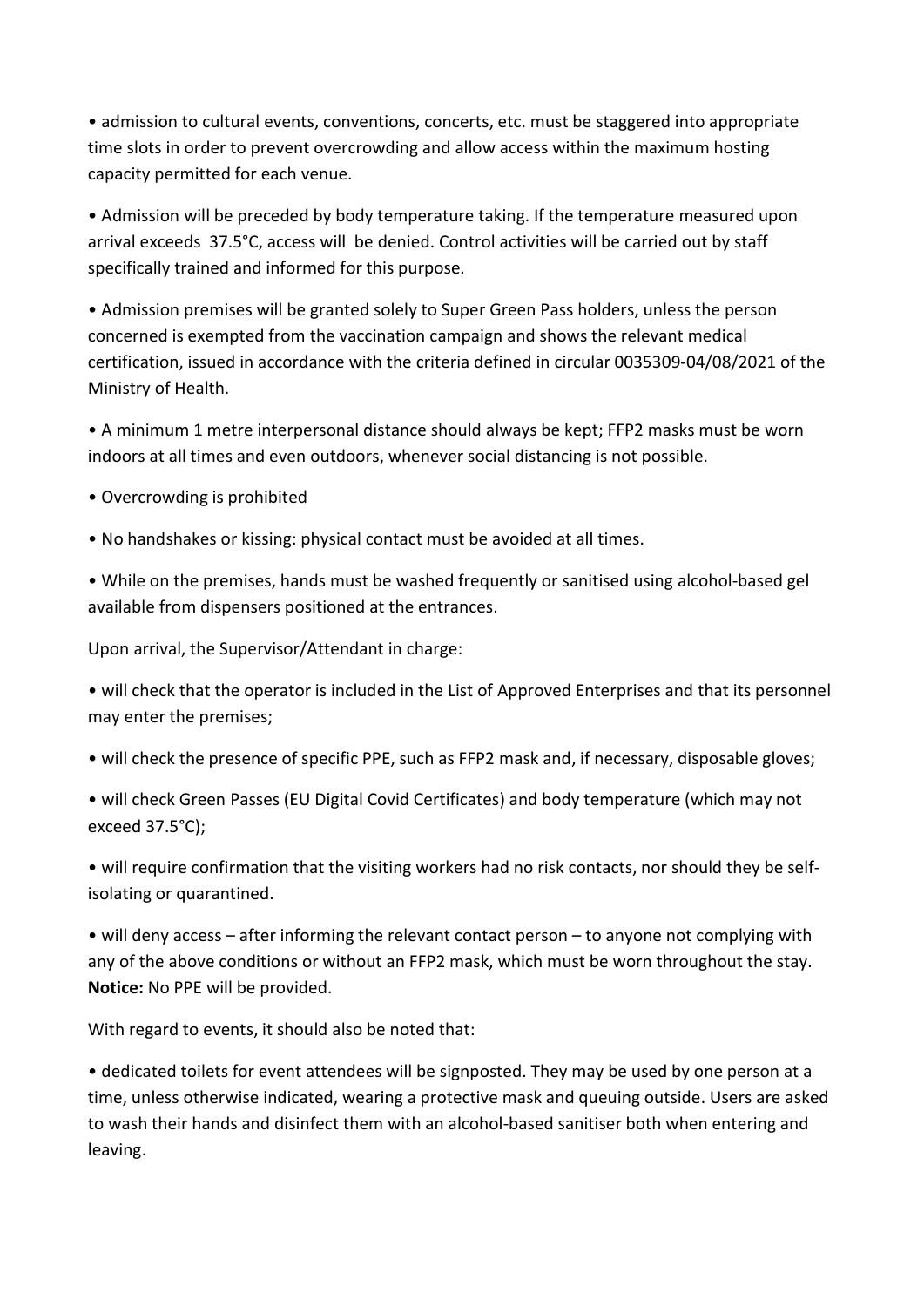• The toilets will be washed several times a day by dedicated staff, using specific alcohol- or chlorine-based detergents and sanitisers.

• The devices and equipment available to speakers, moderators and the audience (e.g. microphones, keyboards, mice, laser pointers, etc.) must be sanitised beforehand and (if possible) after each usage, always ensuring that they have been unplugged.

• Any suspected case of COVID-19 detected during an exhibition, conference or other event, must be promptly reported to emergency contact person, and the premises concerned will have to be cleaned and sanitised.

# PERSONAL HEALTH PRECAUTIONS

- Anyone present must take all health precautions.
- FFP2 masks must be worn at all times indoors.

• Frequent hand cleansing with soap and water is recommended, using toilets reserved to external operators.

- We recommend maintaining the interpersonal distance of at least 1 metre.
- Do not touch eyes, nose or mouth with your hands
- CoverPERSONAL PROTECTIVE EQUIPMENT

FFP2 face masks should be used in accordance with World Health Organisation guidelines. FFP2 face masks must be worn at all times when working indoors and – whenever the performance of a task prevents the 1 metre interpersonal distance and no other solution is possible – even outdoors.

Face mask must be worn correctly, fully covering chin, mouth and nose. your mouth and nose with your elbow pit when sneezing or coughing.

## SHARED SPACES

Access to shared spaces is permitted, provided that the 1 metre interpersonal distance distance is respected.

With regard to events, it should also be noted that:

• for any type of event the the maximum hosting capacity must be set considering both the features of the designated hall and the pandemic risk tier in which Regione Piemonte is at the time of the event (white, yellow, orange, red). As a consequence, the maximum hosting capacity must be indicated at the entrance to each specific area;

• Use of the cloakroom is permitted, but clothing and personal items must be placed inside individual, disposable garment bags.